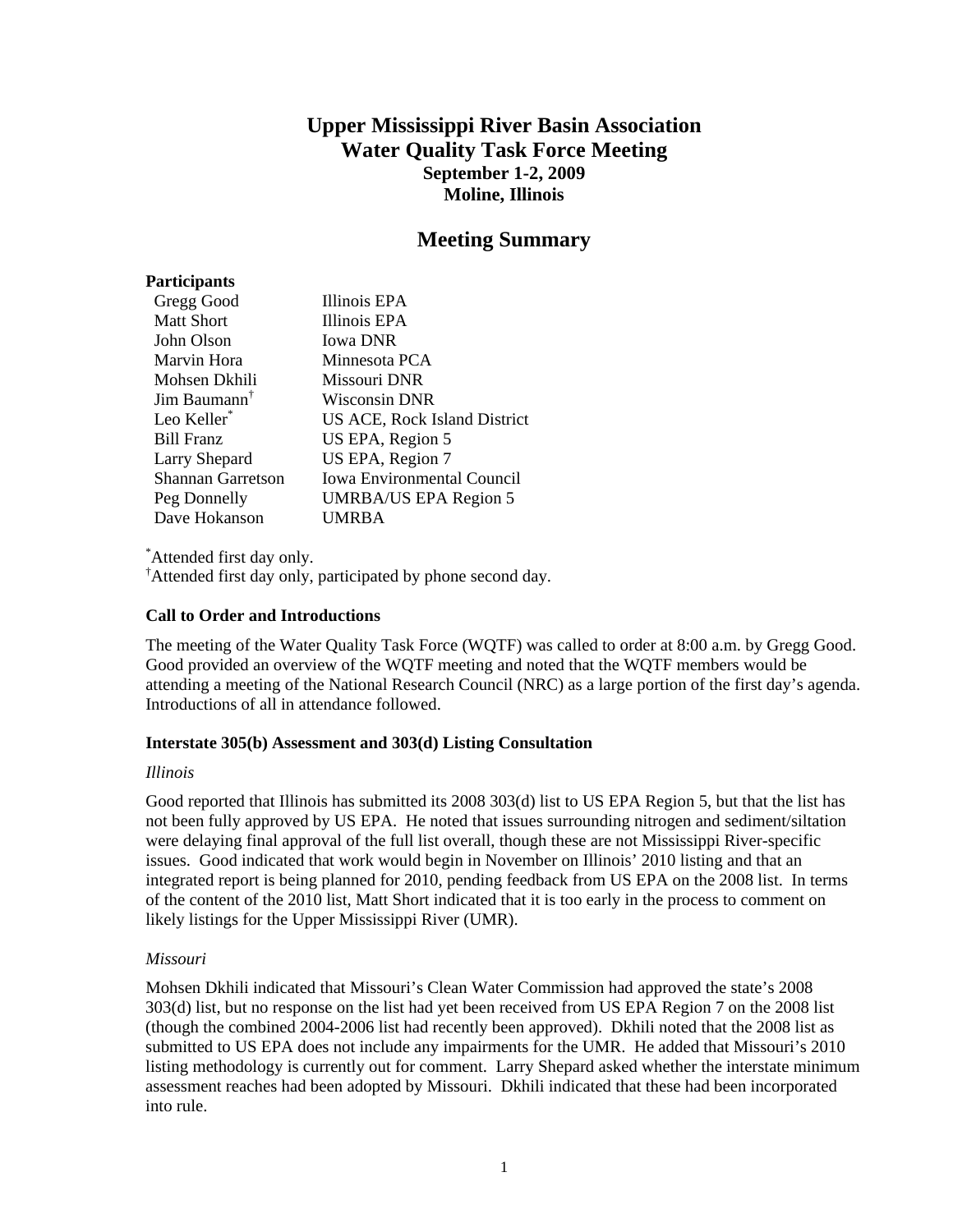#### *Minnesota*

Marvin Hora reported that Minnesota's 2008 303(d) list had been approved by US EPA Region 5 and that the state's draft 2010 list should be available soon. Hora anticipated that the process should allow for Minnesota to provide its list to US EPA by April 2010.

In preparation for the 2010 list, Hora indicated that Minnesota will review its PFOS listing for Pool 2 of the UMR, as overall declines in fish tissue levels appear to be taking place based on recent data, though there is variability in levels present in fish of different species/sizes. He emphasized that it is not clear whether these observations will lead to a de-listing, rather that there is simply enough potential change demonstrated that a review is needed. Hora also mentioned that discharging facilities could potentially be significantly impacted by a continued listing of Pool 2, and that all major facilities would be examined if a listing stays in place in regard to discharges of PFCs in preparation for a potential TMDL. John Olson asked if a review of facility discharges would take place after a TMDL or before. Hora indicated that this would take place before any potential TMDL.

Shepard asked what benchmark level Minnesota was using to determine PFOS impairment. Hora replied that it is a level of 200 parts per trillion (ppt) in fish tissue, which translates to a 1 meal per month advisory. He added that when there is an advisory to consume one meal per month (or less) in place, the water body is considered impaired by the Minnesota Pollution Control Agency (MPCA). Hora further explained that MPCA is able to derive a site-specific water quality criterion based on the fish tissue value, and that the data available to develop such criteria has been improving.

Short asked whether PFOS or other PFC impairments are likely for other UMR pools. Hora replied that Pool 2 is the only pool where an impairment has been identified to date. Further, Hora indicated that the Pool 2 PFOS impairment is the only UMR impairment listing that appears subject to potential change for the 2010 303(d) list.

Hora indicated that Minnesota's listing more generally (beyond just UMR listings), that the question of quantifying "natural background" is being considered. He described this as a consideration cutting across many pollutant types, but most relevant for dissolved oxygen (DO), as there are certain waterbodies that in their typical function do not maintain levels meeting the state's water quality criteria. Hora mentioned that this consideration is also relevant for naturally-occurring metals such as arsenic and selenium.

# *Wisconsin*

Jim Baumann indicated that Wisconsin had recently submitted its 2008 list to US EPA Region 5 recently for approval, and that Wisconsin expects to have a 2010 list submitted by April 2010. He indicated that it is too early to provide details on likely 2010 UMR listings, but noted that Wisconsin will likely review its PFOS listing and it suspended solids (related to decline in submersed vegetation) listings for it uppermost UMR reach, and consider a nutrient-related listing for Lake Pepin.

Baumann also reported that John Sullivan (WI DNR) has been seeing some of the greatest water clarity in recent history downstream of Lake Pepin. He noted that this increased clarity may be due at least in part to the activity of zebra mussels and that, while clarity and light penetration have improved, primary productivity and DO actually appear to be declining. Baumann commented that this situation may require new ways to think about and measure DO on the UMR. Short noted that a similar effect had been noted on the Illinois River. Baumann concluded by saying that the degree to which this becomes an issue may be determined by the extent to which zebra mussels continue to be present in the UMR.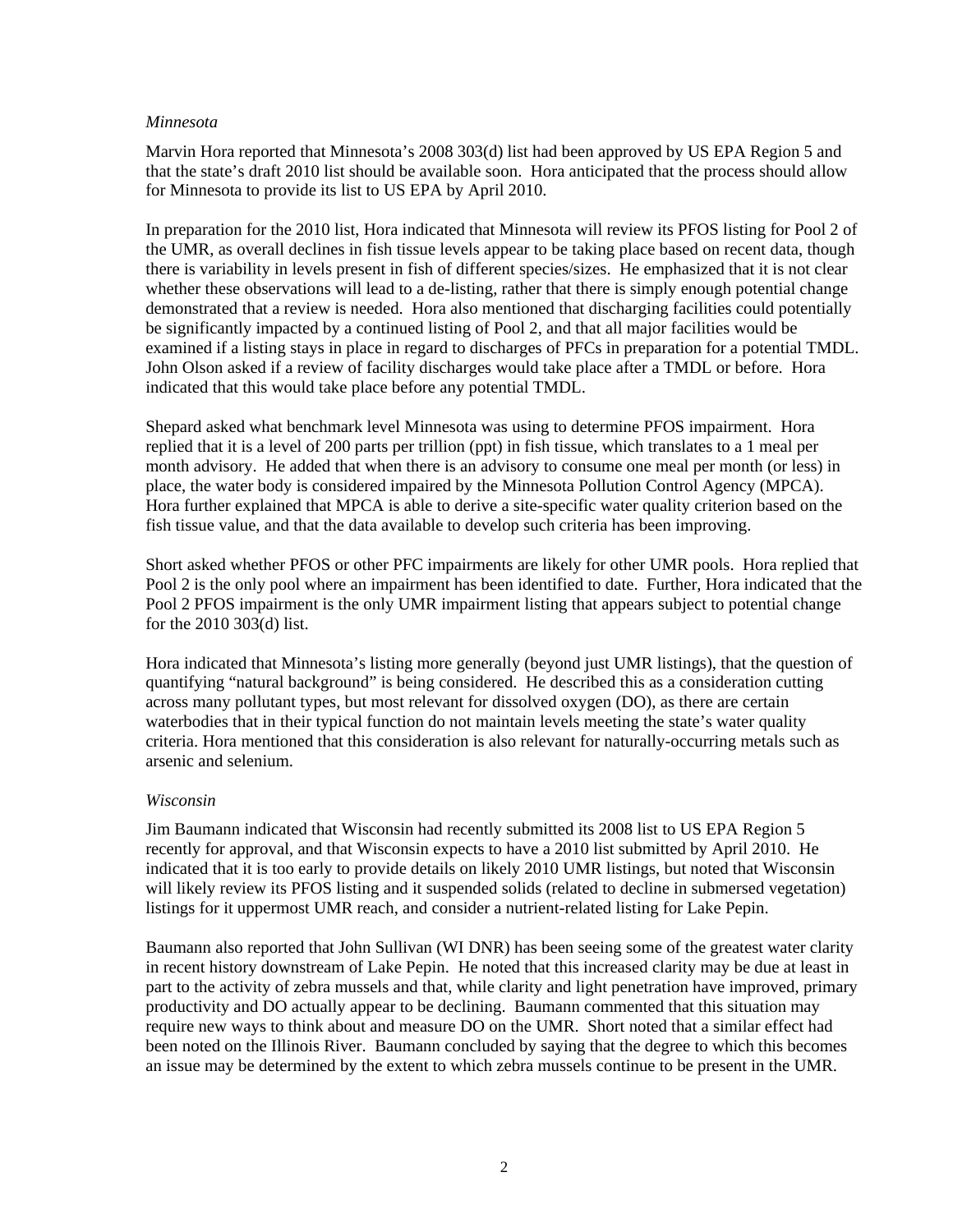#### *Iowa*

Olson reported that Iowa's 2008 303(d) list has been at US EPA Region 7 since April 2009, and US EPA review/approval has not yet been completed. He indicated that Iowa may soon begin work on the 2010 list.

Olson highlighted that the 2008 list submitted to US EPA had removed the aluminum impairment for the reach between the Wisconsin River and Lock & Dam 11. Dave Hokanson indicated that this impairment would be taken off the UMRBA's comparison chart of UMR listings. Olson further explained that 2 of 15 samples for aluminum had exceeded the chronic standard during the assessment time period for this reach. Short explained that Illinois determines whether a chronic standard is met by taking a running average of sample results and determines whether an acute standard is being met by comparing individual results to the standard. Olson asked whether Illinois uses the binomial method to determine significant difference. Short replied that Illinois does not use this method. Dkhili indicated that Missouri does use the binomial method. Olson indicated that this method can be problematic when data is limited.

Olson noted that Iowa would be adopting new 304(a) criteria for metals and as a result more impairments related to metals are expected in the future and possibly for the 2010 impairment list. Shannan Garretson asked whether new chloride and sulfate standards would affect 2010 impairment listings. Olson replied that this was possible, but that this would not be determined until standards are in place.

# *US EPA*

Good asked US EPA staff whether they had any perspectives to offer regarding the assessment and listing consultation. Bill Franz did not offer any further comments from US EPA Region 5. Shepard indicated that he did not have comments from an assessment/listing perspective, but did observe from a NEPA perspective the issue of metals and legacy contaminants being the primary causes for impairment listings on the UMR – as opposed to nutrients, sediment, or habitat impairment – which are issues more commonly identified as challenges to the health of the UMR in non-CWA venues. Olson re-iterated that the incorporation of 304(a) metals criteria is only going to add to the predominance of metalsrelated impairments.

Hora asked whether any other states had provisions for "natural condition" in their rules. Dkhili indicated that Missouri had previously had such a provision in its rules, but it had never been used and was subsequently removed. Hora indicated that Minnesota has had this provision "on the books" for years but is just now trying to quantify exactly how to interpret this.

Shepard asked whether all the states now do an integrated 303(d)/305(b) report. All states replied that they do produce an integrated report. Shepard further asked whether, even with an integrated report, a waterbody could be considered "impaired" for 305(b) purposes, but not for 303(d) purposes. Good indicated that such distinctions existed and were made within the integrated report. The other states concurred with this perspective.

# **Agency Updates**

# *Lake Pepin Update*

Hora reported that MPCA is developing a draft TMDL for Lake Pepin for US EPA Region 5's informal review. He noted that US EPA approval of site-specific standards for the UMR from St. Paul through Lake Pepin is needed before the TMDL is finalized. Hora explained that the following are site-specific standards which MPCA is proposing:

Eutrophication:  $100 \mu g/l$  total phosphorous;  $32 \mu g/l$  chlorophyll-a; and 0.8 m Secchi transparency.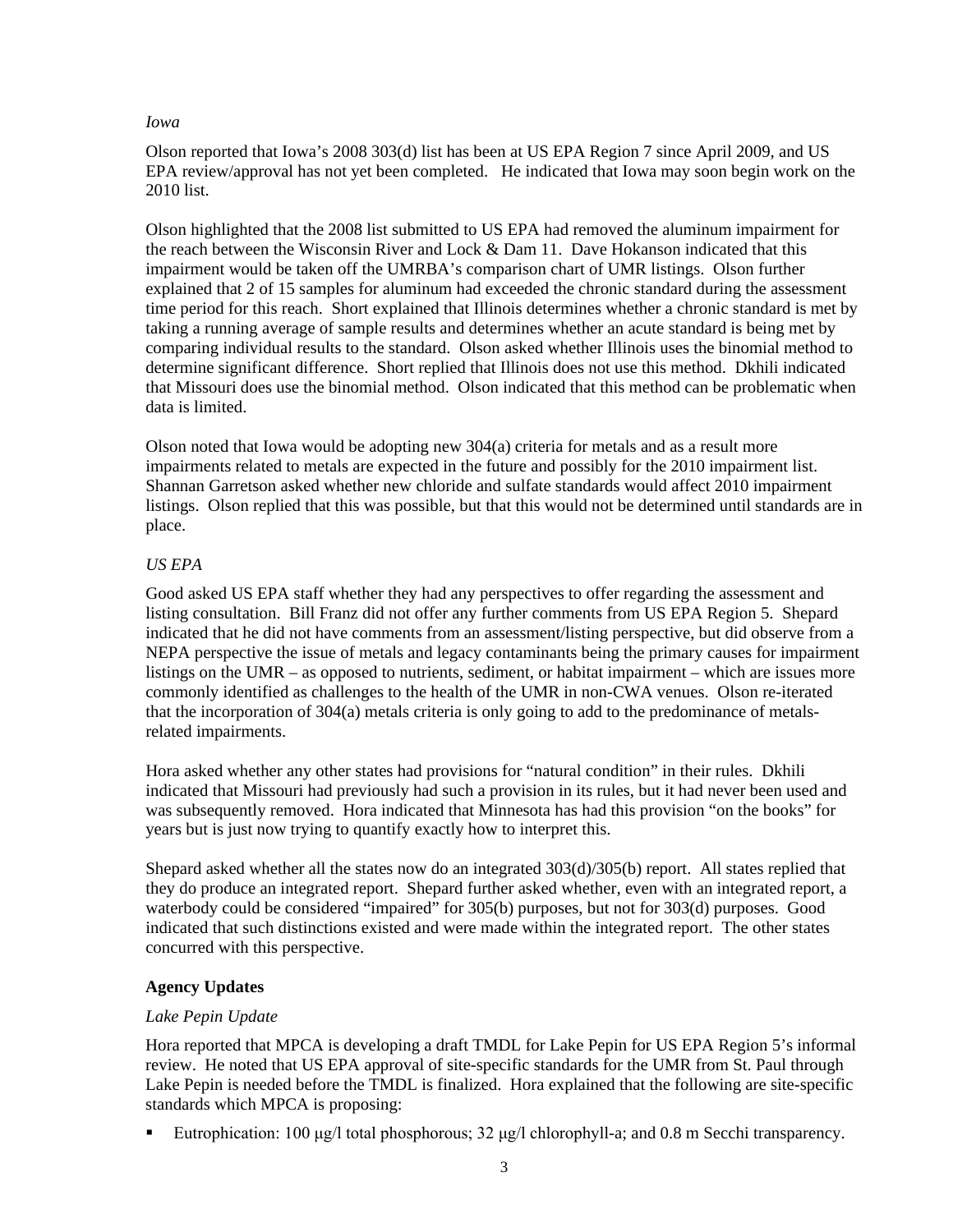Suspended Solids/Submersed Aquatic Vegetation: 32 mg/l total suspended solids (summer average, as measured at Lock & Dam 2 and Lock & Dam 3); 21% SAV occurrence frequency (for main channel border, measured using EMAP sampling approach).

Hora explained that MPCA is also considering site-specific criteria for areas beyond Lake Pepin. He noted that site specific criteria have also been proposed for Lake Byllesby on the Cannon River (a tributary of the UMR) and this is to a certain extent providing a "test case" for the implementation of site specific standards.

Baumann asked if there was an established timeline for the approval of the site specific standards. Hora replied that it could happen "anytime." Peg Donnelly asked whether the standards had gone out for public notice yet. Hora replied that they had not yet been put out for public notice.

Shepard asked what ambient total phosphorous levels are currently for Lake Pepin. Hora and Baumann replied that they are in the range of 150-180 μg/l.

Hora indicated that MPCA is still working on the process for Lake Pepin TMDL implementation plan, and it is not clear how US EPA will react to plans to aggregate load over tributaries. He ended his remarks by emphasizing the scale of challenges presented by the Lake Pepin TMDL.

Baumann next offered comments on the Lake Pepin TMDL from the Wisconsin DNR perspective. He first thanked MPCA for all of their work on the Lake Pepin TMDL, noting that this has been a huge effort. Baumann then indicated that Wisconsin concurred on the phosphorus and suspended sediment targets proposed by MPCA, and that Wisconsin intends to pursue a site-specific phosphorus standard for Lake Pepin in 2010, using MPCA's work as supporting documentation. He added, however, that Wisconsin was not planning to pursue a site-specific standard for TSS and that Wisconsin DNR will continue to use its narrative criteria in this regard.

Baumann further observed that the 100 μg/l total phosphorous site specific standard being proposed by MPCA for Lake Pepin was actually in line with what Wisconsin has proposed using for its own intrastate rivers – indicating that perhaps Lake Pepin is acting more like a river in terms of nutrients.

Baumann also noted that MPCA is looking at applying site-specific standards in other UMR impoundments, and is considering criteria of approximately 30 μg/l chlorophyll-a and 100-120 μg/l total phosphorous. Hora confirmed that MPCA is working to have nutrient criteria in place for UMR pools 2 through 8 by 2011. Garretson asked if MPCA was looking at Lake Pepin for background data on this effort. Hora replied that Lake Pepin data would be among the data sets considered. Franz asked whether the site-specific criteria would apply to just the main channel. Baumann and Hora replied that the criteria would have general applicability at this time.

Dkhili asked whether an impairment using the site specific criteria would require a failure to meet both criteria or just one. Hora replied that an impairment would be identified only if both criteria were not met, though he acknowledge that this approach could raise "independent applicability" issues. Baumann mentioned that this may prove to be a challenge for Wisconsin from a different perspective, as Wisconsin is only proposing to adopt the site-specific numeric phosphorus criterion.

Hora indicated that beyond just the Lake Pepin process, MPCA would be changing its assessment methodology for 2012 due to the increased availability of data and independent applicability considerations.

# *Other State Updates*

Good noted that Illinois' monitoring program continues to face cutbacks.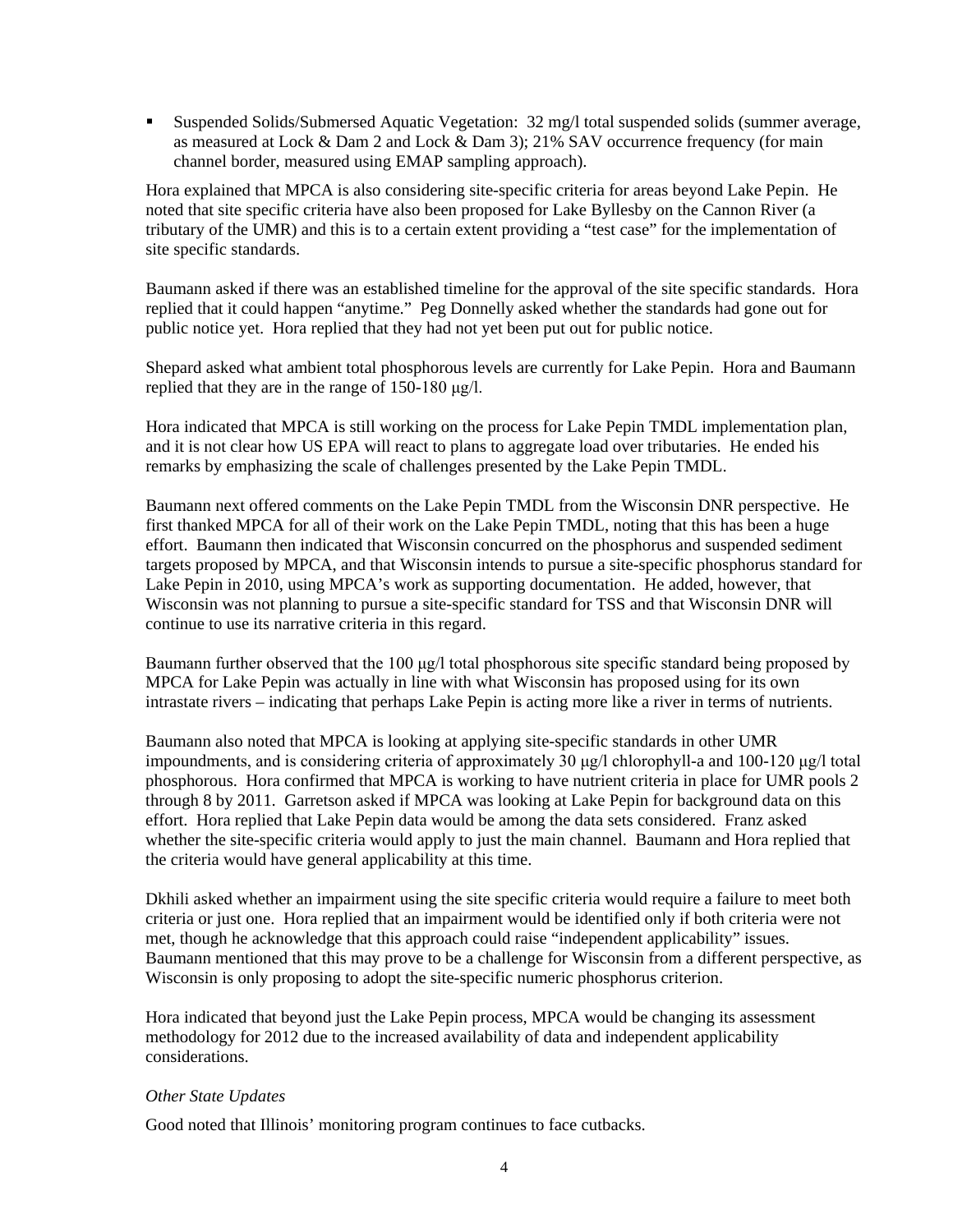Olson commented that US EPA Region 7 is still working on the arsenic TMDL for Iowa's UMR reaches between L&D 13 and the Iowa River, and between the Iowa River and the Des Moines River. He noted that US EPA Region 7 is also working on a TMDL to address the localized bacterial slime (nutrient) impairment on Iowa's UMR reach between Lock & Dam 13 and the Iowa River. Hokanson asked if the content of these TMDLs was known yet. Olson replied that the content of the TMDL was not yet known to him.

Olson also reported on recent Region 7 TMDL meeting, held in August 2009. He indicated that topics of focus at this meeting included nutrient criteria and TMDLs, as well as MS4 and CSO discussions relating to individual vs. general permits.

Olson also indicated that Iowa will likely begin the monitoring of turtle tissue for the presence of PCBs and Mercury, as the result of a recent petition. He noted that this monitoring will take place for 9 lakes in Iowa and that turtles, due to their longevity, can accumulate substantial amounts of toxics in their fat.

Franz noted that US EPA will be hosting a workshop for POTWs in Evansville, Indiana on January 12- 14, 2010, which will include a focus on nutrients and energy conservation strategies. He also commented that US EPA's Office of Inspector General had recently released a report critical of the agency's approach in developing nutrient standards, and recommending creation of numeric nutrient criteria, beginning with a focus on "significant waters of national value." Baumann commented that report itself indicates that the US EPA's Office of Water did not concur with all of the report's recommendations. (Note: This report is available online at[: http://www.epa.gov/oig/\)](http://www.epa.gov/oig/)

# *Upper Mississippi River Conservation Committee-Water Quality Tech Section*

Short reported that the next meeting of the UMRCC-Water Quality Tech Section would be likely be held in October 2009, and that more information would be coming regarding the scheduling of this meeting.

# *Visions of a Sustainable Mississippi River Conference*

Good gave a brief report on this conference, which was held in Collinsville, Illinois from August 10-13, 2009. He noted that several individuals on the WQTF and Water Quality Executive Committee (WQEC) participated in the conference and that the conference was focused on four themes: 1) ecosystem services, 2) floodplain connectivity, 3) biofuels, and 4) clean water. Good and Baumann both commented on the challenges that were faced in communicating with elected officials and other decision-makers during the conference's last day, noting that a presentation more like that given by Alexandra Cousteau (the conference's keynote speaker) might have been more effective in this decisions-makers venue.

# *Mississippi River Water Quality Collaborative*

Garretson noted that WQEC members (Rob Morrison and Marcia Willlhite) and UMRBA staff (Hokanson and Barb Naramore) had participated in a discussion with the Collaborative during their most recent meeting, held April 16, 2009 in St. Louis. Hokanson added that the discussion had been very positive and that the examination of "local" nutrient impacts appeared to be a shared area of interest between the UMRBA water quality work groups and the Collaborative. Garretson noted that the next meeting of the Collaborative will take place September 16-18 in New Orleans.

Garretson also reported that the collaborative is completing its report which reviewed water quality standards in all 10 states adjacent to the Mississippi River. Hokanson requested that the WQTF be provided with a copy of this report when it is completed.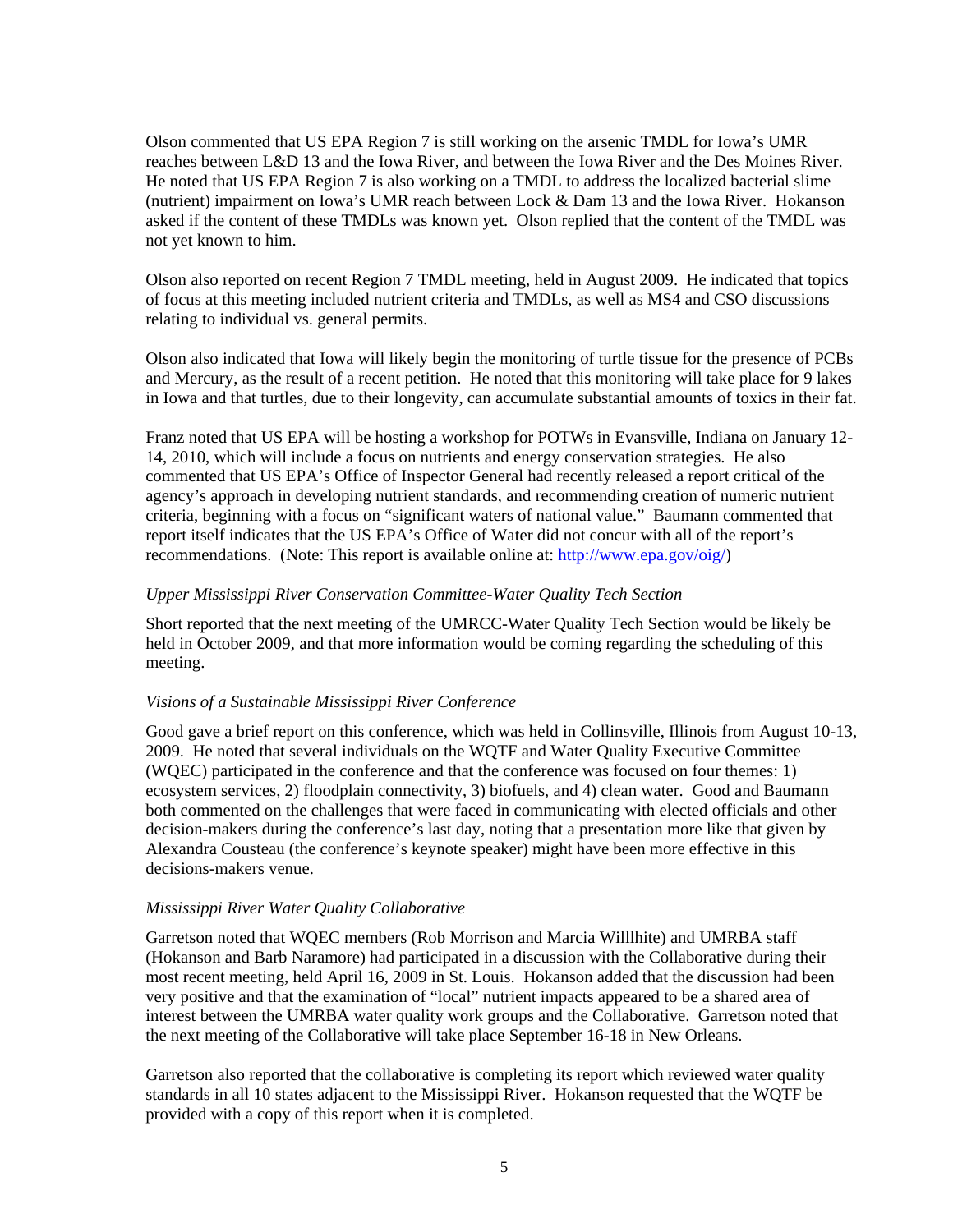*At this point in the meeting, all participants departed to attend the meeting of the National Research Council Panel "Clean Water Act Implementation Across the Mississippi River Basin," which was taking place at a nearby hotel. This meeting featured presentations by several WQTF members. The WQTF meeting itself resumed later in the afternoon at 3:30 p.m.*

# **US EPA Region 7 Nutrient Survey of the UMR and Tributaries**

Shepard presented a summary of recent nutrient monitoring conducted on tributaries to the Missouri and Mississippi Rivers, which also included some samples from the main stems of these rivers. Before reviewing the results of the monitoring, he noted that Region 7's primary "big river" focus currently is on the Missouri River, though it is hoped that efforts related to the Missouri will help inform work on other big rivers, including the Mississippi.

Shepard characterized this sampling project as effort to compile information to "ground truth" assumptions about nutrient levels and contributions, and to do so in a fairly quick, efficient, and inexpensive manner. He indicated that this sampling would be done in three different seasonal rounds – spring, summer, and fall – and that the information he was discussing was just from the spring sampling event.

Shepard described the sampling method as primarily shore-based, using apparatus that allowed samples to be collected 2 meters from shore at 1 meter of depth. He did note that, in one case, results from samples collected via this method were compared to results from boat-based sample – and that the methods gave similar results. Shepard next distributed a set of maps displaying results for total nitrogen, total phosphorus, and chlorophyll-a from the spring sampling.

Garretson and Franz asked what the location of the Des Moines River sample had been. Shepard replied that this sample had been taken quite close to the confluence with the Mississippi River and that perhaps it would have been better to take a sample further upstream to get a sense of levels in the Des Moines River.

Olson noted that it would be important to look at flow measurements for the days the samples were taken. Shepard agreed and indicated that this would be part of the followup work on this effort. Franz asked if the maps presented by Shepard could be shared electronically. Shepard replied that this was possible, but that all should keep in mind that these results summaries are just draft at this point.

Good asked whether Region 7 was planning to repeat the sampling beyond this year. Shepard replied that it was Region 7's intent to repeat this sampling. Good also asked why Region 5 did not participate in the project. Franz responded that staffing cuts had lead to Region 5's decision not to participate, but that he was interested in sharing this information within Region 5 to promote future participation.

Hora and Baumann indicated that their states do this type of tributary nutrient monitoring on a monthly basis. Short concurred and added that there is a lot of existing data to which the Region 7 results could be compared.

Good asked whether Shepard could provide a similar update to the WQTF at its next meeting, which would cover the results of the summer and fall monitoring. Shepard replied that this should be possible.

Finally, Shepard commented that the presence of nutrient levels such as those observed in this project could contribute to concerns previously expressed by Missouri regarding the re-introduction of sediment into the Missouri River via Corps restoration projects, as nutrients would be carried along with any sediment introduced to the river.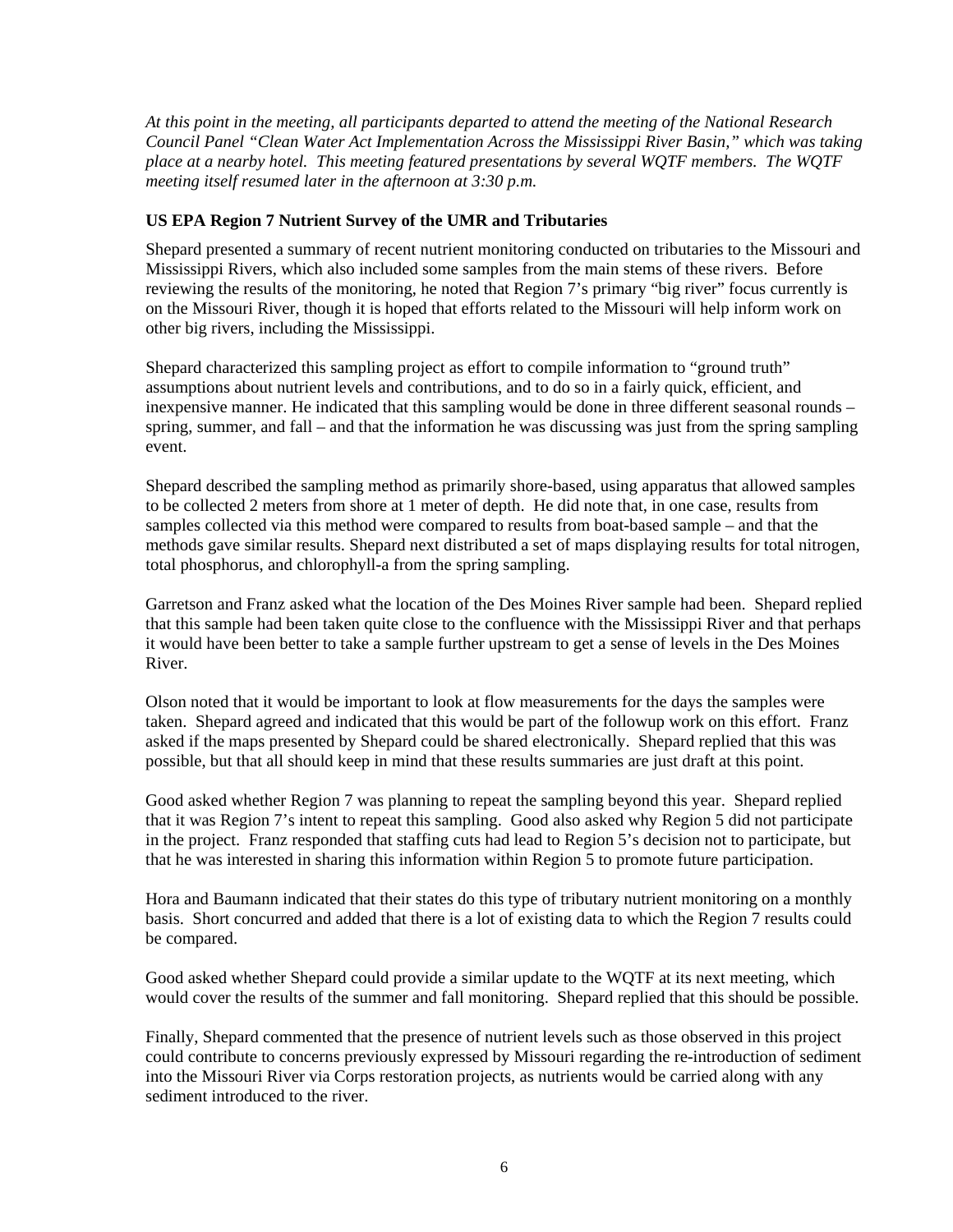#### **Reach Objective-Setting Process**

Leo Keller of the Corps of Engineers' Rock Island District provided an update regarding the Corps' ongoing work to establish ecosystem goals at the geomorphic reach level for the UMR. He began by describing the relationship between the establishment of objectives (and goals) to management actions, including monitoring and project selection, in the Corps' restoration programs. Keller also emphasized the Corps' openness to working with Clean Water Act (CWA) programs in the objective-setting process.

Keller next described the different spatial scales at which goals and objectives can be set for the UMR, noting that the current effort is focused on the geomorphic river reach level. He then showed maps displaying the UMR system floodplain reaches (Upper Impounded, Lower Impounded, Unimpounded, and Illinois River) and the 12 geomorphic UMR system reaches used by the Corps in the objectivesetting effort (10 on the UMR main stem and 2 on the Illinois River as described in a report by WEST Consultants in 2000).

Keller described the relationship between the floodplain reaches, the river geomorphic reaches, and the minimum interstate CWA assessment reaches, noting the "crosswalk" document that has been developed to compare these reaches. He noted that the idea of potentially harmonizing the reaches used by the Corps in objective-setting and the states in Clean Water Act assessments had been raised during the most recent UMRBA quarterly meetings in August 2009. Hokanson concurred with Keller's comment and indicated that the issue had been raised by Jim Fischer of Wisconsin DNR and reflects input to Fischer from John Sullivan of Wisconsin DNR.

Hokanson asked the WQTF if they were interested in possibility of greater harmonization between the objective-setting and Clean Water Act reaches. The WQTF generally expressed an interest, and Good said that assumptions should not be made going into the discussion about which set of reaches might potentially be manipulated. Keller indicated that he would convey this interest back to staff within the Corps.

Keller next described how objectives within reaches are grouped by the following essential ecosystem characteristics – geomorphology, water quality & biogeochemistry, hydrology & hydraulics, habitats and biota. He also provided an outline of the "Reach Objectives Reports" that are being developed for each UMR system floodplain reach and described the components of the 4 year planning cycle under the Navigation and Ecosystem Sustainability Program (NESP). Keller additionally described how reach objectives will help inform restoration project identification and sequencing.

Keller provided a general schedule for reach planning efforts over the next several months, noting the following:

- The river teams (FWWG, FWIC, RRAT and Illinois WG) will be meeting and working on reach planning over the period of August to November 2009.
- The only river team meeting scheduled so far is that of the Fish and Wildlife Interagency Committee (FWIC) which will take place September  $15<sup>th</sup>$  in Milan, Illinois.
- The Draft reach plans will be submitted to the river teams in December 2009 and then sent to the Environmental Management Program Coordinating Committee (EMP-CC) and Navigation Environment Coordinating Committee (NECC) for review and approval at their February 2010 meetings.

In closing, Keller directed any additional questions on reach planning to Dan Wilcox and Chuck Theiling with Corps.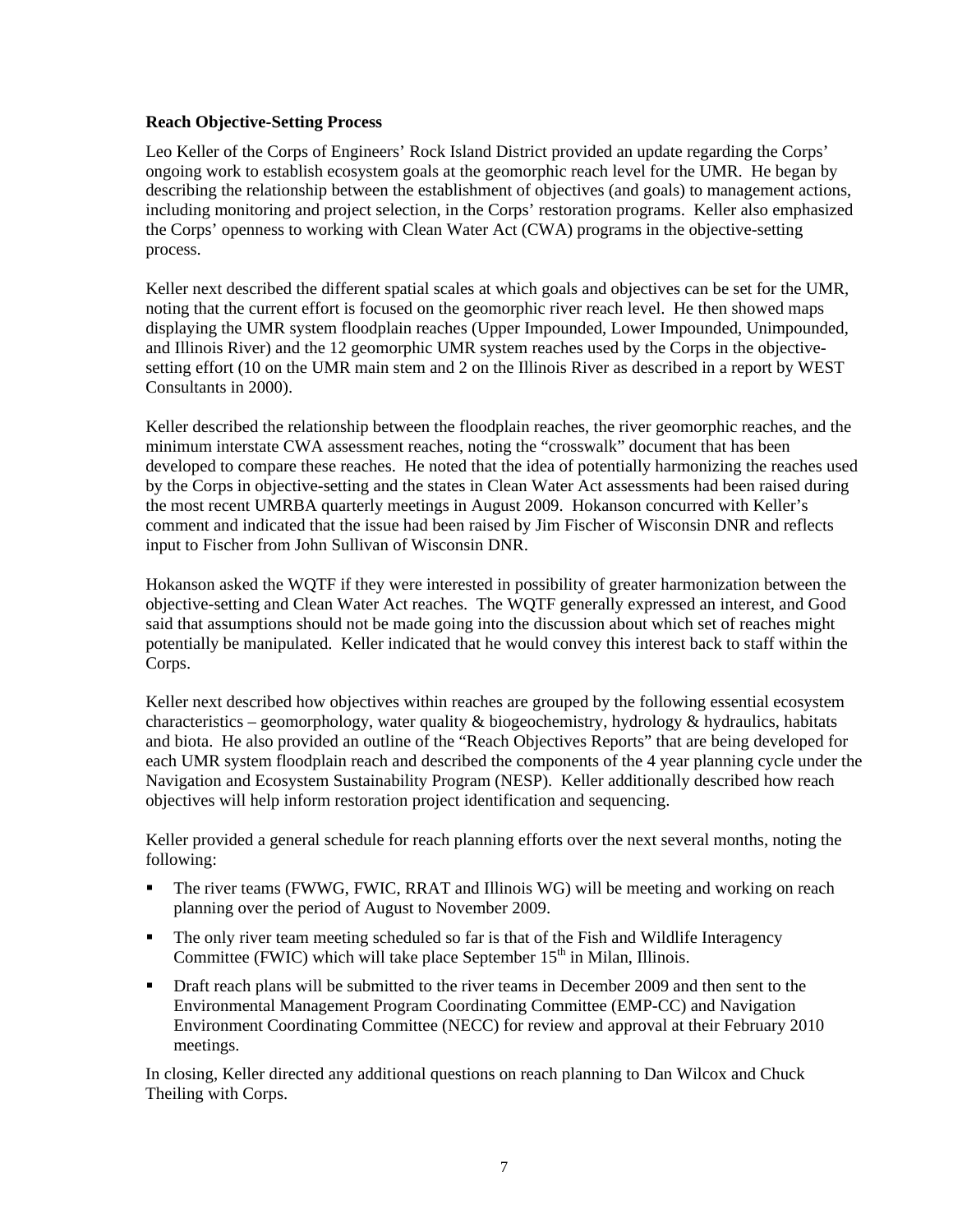Baumann expressed interest in engaging in the Corps' process, but indicated that it was difficult to determine where exactly water quality perspectives would plug in. Shepard commented that there would be value in participating in the process and using it as means to tap into all the work the Corps has done in researching the UMR.

Hokanson noted that the WQEC has been asked to consider representation to the objective-setting meetings, but was waiting for further information from the Corps in order to make such recommendations. He continued by asking the WQTF whether they saw others in their agency that would be likely to take on this role or whether it was most likely that the WQTF members would be both the best and most likely candidates. The WQTF members responded that they were both the most likely and most appropriate individuals to participate in the process.

Baumann asked the group whether this engagement is something that would be done by the WQTF as a whole or whether individual agencies/WQTF members would make decisions regarding their participation. All were in agreement that participation would be determined by individual agencies/WQTF members.

#### **Biological Indicators for the UMR**

Hokanson reviewed the "next steps" excerpt of the recent biological indicators workshop report and asked the group if they had any comments or preferences in regard to these potential next steps.

Hokanson continued by noting that the ad hoc workgroup, if it was pursued, could be seen as a mechanism to help facilitate the implementation of some of the other, more task-specific recommendations. He reported that the UMRBA had endorsed the idea of an ad hoc workgroup and asked UMRBA staff to work with the WQEC, NECC, and EMP-CC to determine the composition of the ad hoc committee. Hokanson noted that the both the UMRBA Board and the WQEC had indicated a preference that the ad hoc committee primarily include scientists as opposed to managers.

Franz commented that if there is an ongoing ad hoc group it would need to have a connection at the managerial level. Short concurred, indicating that there are both science and policy components to work on indicators. Good asked Hokanson what the intended function of the group was. Hokanson replied that its functions would be to provide a forum for the ongoing discussion of how condition goals are set within programs, to provide leadership across programs in the development of biological indicators, and to help make decisions regarding the timing and allocation of resources to various UMR biological indicator-related efforts including the other possible next steps described in the report.

Shepard questioned the value of establishing a new work group, both given the limited amount of time/resources available to participate in such a group and the existence of other forums where these topics could potentially be addressed, such as the reach objective-setting process. Olson concurred, indicating that he felt it would be preferable to first better understand what could be gained in the reach objective-setting process before creating a new work group. Shepard re-emphasized the potential benefit of plugging into the Corps' planning processes.

*The meeting adjourned for the day at 5:30 p.m. on September 1, 2009 and reconvened at 8 a.m. on September 2, 2009.* 

#### **604(b) Project Status**

#### *Proposal Status in States*

Discussion of the 604(b) project began with an update of the status of the proposal within each of the states' grant processes.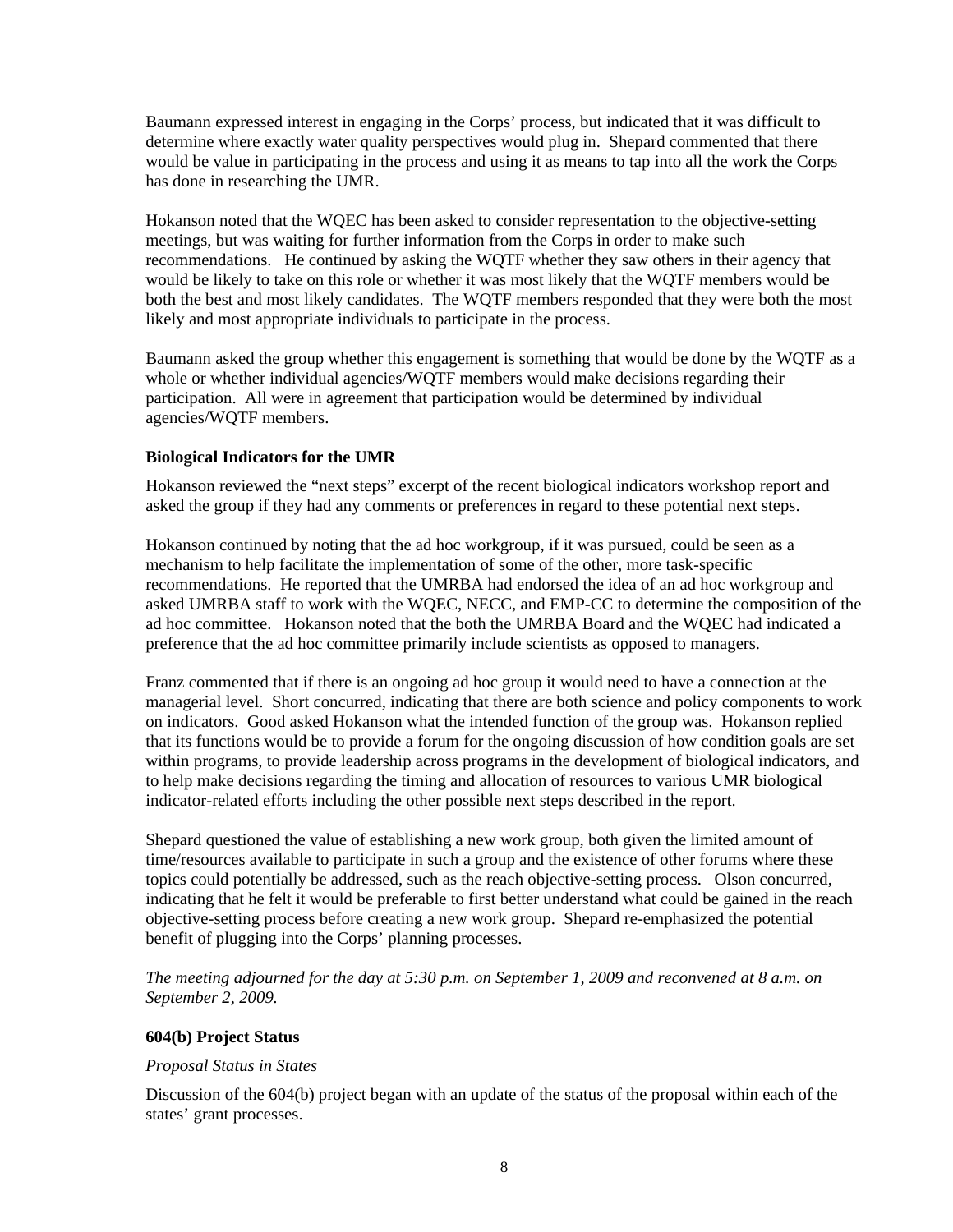Good reported that Illinois had just sent a contract to UMRBA and that UMRBA should be expecting to receive it shortly. Peg Donnelly asked whether Illinois had submitted a revised 604(b) package to US EPA Region 5. Franz and Good indicated that this had been done.

Hora reported that Minnesota would soon be sending out an RFP and that it allows for UMRBA to be eligible to apply. He added that once the RFP was released that it would take a couple months to reach the contract step.

Dkhili did not have a specific status update, but Hokanson noted that an application had been submitted by UMRBA on August 31 in response to Missouri's RFP. Dkhili indicated that it would difficult to predict a timeline for finalizing an agreement. (Note: Dkhili subsequently confirmed receipt of this application by Missouri DNR.)

Olson asked Hokanson to provide comment on Iowa's status, and Hokanson reported that UMRBA had signed a contract with Iowa DNR on July 29.

Baumann indicated that Wisconsin was still working the UMRBA proposal through its grants process, but expected to have a contract in place in a matter of weeks.

Good asked the group if, in general, it could be assumed that 604(b) funding would be in place in the range of a few weeks to two months. The WQTF members indicated concurrence with this assumption.

# *RFP for Biological Assessment Guidance*

Hokanson commented that, given the status of the proposal within the states, it was timely to begin considering how to craft a request for proposal under the biological assessment component of the 604(b) project. He indicated that although both state and federal grant conditions may ultimately create some constraints on the contracting process, the WQTF at this point should seek to express what it wants to achieve in the project via the RFP, and that UMRBA would assure that all the terms and conditions of the agreements were met in establishing a contract.

The WQTF members asked Hokanson if there were any examples to follow in creating the RFP. Hokanson provided a copy of the RFP distributed by UMRBA in 2004 for work on the fish consumption and sediment criteria projects. He added that this RFP had also been at least in part modeled from RFPs used by MPCA.

Short commented that the RFP should include the following as components of the guidance:

- 1) IBI selection.
- 2) Endpoint target.
- 3) Sampling methodology.

Good asked Short if he thought bugs (macroinvertebrates) should be addressed in the guidance. Short replied that fish and macroinvertebrates should definitely be addressed in the guidance.

The WQTF discussed the emphasis that should be made in the RFP on specific biota to investigate vs. leaving the RFP more open and letting proposal applicants address the issue of which biota to pursue. The consensus of the group seemed to be to provide an emphasis on fish and marcoinvertebrates, while leaving openness to other biota, including vegetation. Vegetation was not identified for specific emphasis due to the fact that it may be limited in geographic applicability.

Franz suggested that Ed Hammer of US EPA be asked to review the RFP. Hora indicated that he would provide UMRBA with examples of biological assessment RFPs that had been produced by MPCA. Garretson indicated that she would check with the Collaborative for any recommendations on RFP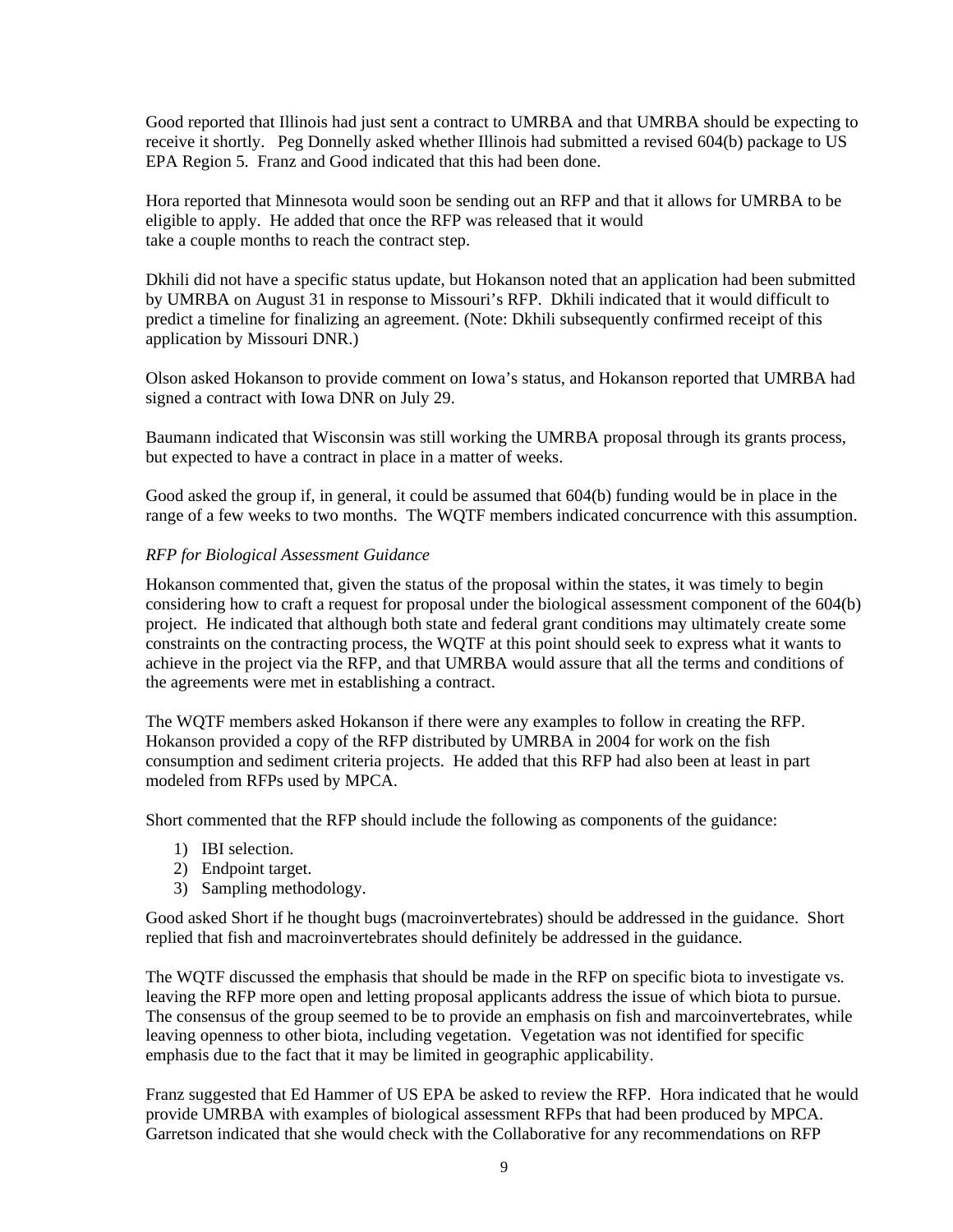recipients. Franz and Shepard indicated that if proposals indicated a need for greater resources to complete the desired work, that US EPA might be able to provide additional funding.

Good proposed that a draft RFP be provided to the WQTF by October 1 and that the RFP be finalized by November 1.

Hokanson asked the group for examples of who, setting any procedural or logistical limitations aside, they would like to see contracted to do this work. Olson replied that it would need to be a contractor with experience not only on the scientific side but also with working in a water quality standards framework.

Donnelly suggested that different indices of biotic integrity (IBIs) might need to be employed to match differing conditions in the UMR. Short replied that one IBI could potentially be used throughout the UMR and that expectations for the IBI score would simply need to be adjusted for differing reaches. Hokanson commented that EMAP work suggested that only two fish IBIs were need to cover the UMR (i.e, one for impounded and one for unimpounded reaches), so one possible scenario would involve two different IBIs for the UMR with expectations calibrated to match each assessment reach.

Hora asked whether the RFP could convey the sense that the contractor is the leader of state workgroup on the effort. Good replied that he assumed that this would be an expectation of the contractor – that they would work with a designated work group, which could be the WQTF or different group of experts identified by the WQTF.

Short recommended that the RFP should emphasize the application of existing IBIs and not the creation of new IBIs. Olson concurred, but added that there may be a need to adapt existing IBIs for application on the UMR.

Good proposed the following timeline for completion of the RFP and contractor selection:

- **Draft RFP to the WQTF by October**  $1^{st}$ **.**
- Review and discussion of RFP by WQTF via October conference call.
- Final RFP by November  $1<sup>st</sup>$ , followed by distribution of RFP, with 45-60 day for contractor response.
- Review and discussion of applications at January 2010 WOTF meeting.
- Contractor selection by January 2010.

Donnelly commented that ARRA conditions may need to be reflected in the RFP. Hora noted that federal and state conditions would likely be additive, so that all would have to be met. Hokanson replied that UMRBA would review and meet state and federal grant conditions.

Hora observed that the funding level for the biological assessment component may not be sufficient to fund the desired work. He further suggested that Minnesota might consider increasing its contribution to the project. Good and Donnelly asked whether some of the funding under the project's "crossprogram collaboration" component might be able to support a meeting under the biological assessment component if it were cross programmatic in nature. Hokanson commented that, for example, a biological condition gradient workshop might fit under both project elements and that he would ask Naramore about this idea.

# **Designated Use Project**

# *Project Report/First Year Report*

Donnelly began her report by highlighting the proposed content of the project report as described in the handout provided to the WQTF, indicating that she was seeking feedback on this outline. Short asked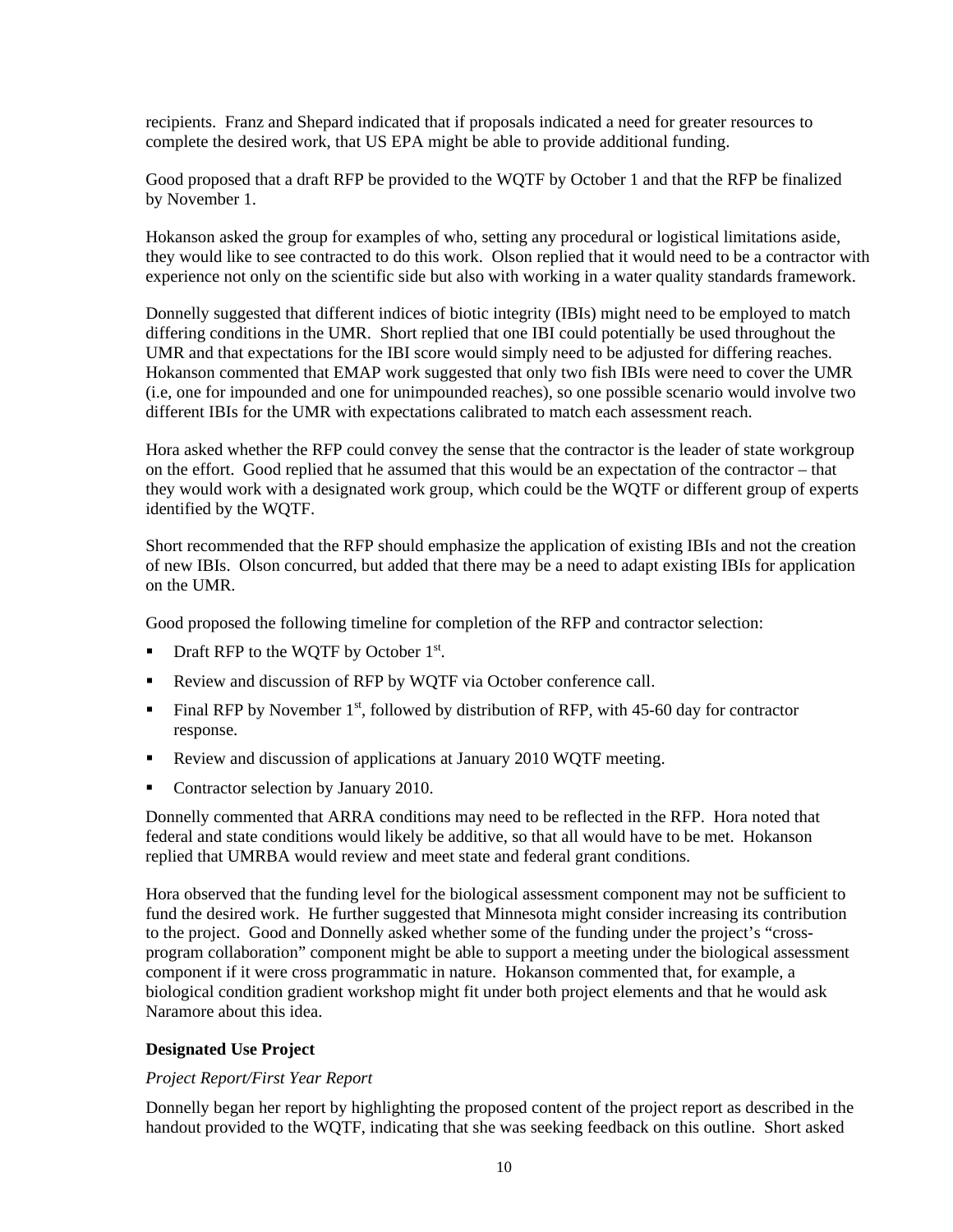what level of detail was anticipated in Section 1c on the states' CWA approaches. Hora suggested that this could be a fairly succinct update of what has changed or what is new since the publications of the UMRBA's report on state CWA approaches in 2004.

Hora asked what would be included in Section 2a regarding the motivation for examining use designations on the UMR. Hokanson replied that he expected that this section would highlight driving forces as: 1) greater consistency in use designations, leading to more consistency in CWA outcomes such as impairment lists, 2) providing better definition of the expectations for aquatic life use in the UMR – and that these definitions would fit better with biological metrics, 3) developing uses that address expectations for off-channel areas of the UMR, and 4) improving the ability to communicate about use designations between CWA programs, with other UMR programs, and to the public. Shepard added that there is more than just the "cosmetic value" of using similar definitions and that the effort could lead to improved consistency in UMR CWA programs overall.

Hokanson suggested that a "first year report" on the designated use project include, at minimum, completion of the first three sections of the report as described in the project outline. He added that the data analysis element should either be addressed within the first year report or in a separate document scooping that effort. Good concurred and suggested that the first year report be provided to the WQTF by their next meeting, to be held in January 2010.

# *State Visits*

Donnelly reported that she had scheduled state visits with Illinois (September  $17<sup>th</sup>$ ) and Iowa (September 23<sup>rd</sup>). Good asked if any other state visits had taken place to date. Donnelly and Hokanson replied that a brief visit with Minnesota had been done in February, along with a Lake Pepin TMDL meeting that had allowed for visits with Wisconsin DNR staff. However, Donnelly indicated that more extensive visits to Wisconsin and Minnesota would be needed.

Donnelly indicated that her next state visit, after Iowa, would be to Missouri. She and Dkhili agreed to set a date for this visit.

# *Relationship to Ecosystem Objective-Setting*

The WQTF briefly discussed the relationship of the designated uses project to the Corps' reach-based ecosystem objective-setting process. Hokanson noted that there could be value in Donnelly attending some of these meetings, but also observed that this could be distracting from the primary missions of project (focusing on state visits, report, and data analysis). Short noted that the Corps' discussions were not like to reach the level of water quality criteria. Shepard observed that there is value, however, in building on the work the Corps has done regarding status and desired condition of the ecosystem.

# *Data Analysis*

Donnelly and Hokanson noted the questions regarding data analysis raised by Donnelly in her handout including: *Priority data sets to examine? Which parameters to focus on? How to begin spatially? Main channel/border only or more?* Olson suggested starting with LTRMP as a priority data set and looking at the study pools. He added that the spatial data query tool can be used to look at LTRMP data. Hokanson asked whether all pools should be addressed at once or a subset initially. The consensus of the group was to look at 2-3 LTRMP study pools initially.

Donnelly asked which parameters she should examine in her effort to find meaningful distinctions between aquatic areas. The WQTF developed the following list of parameters: dissolved oxygen, TSS, pH, phosphorus, chlorophyll-a, nitrate, Secchi transparency, and ammonia.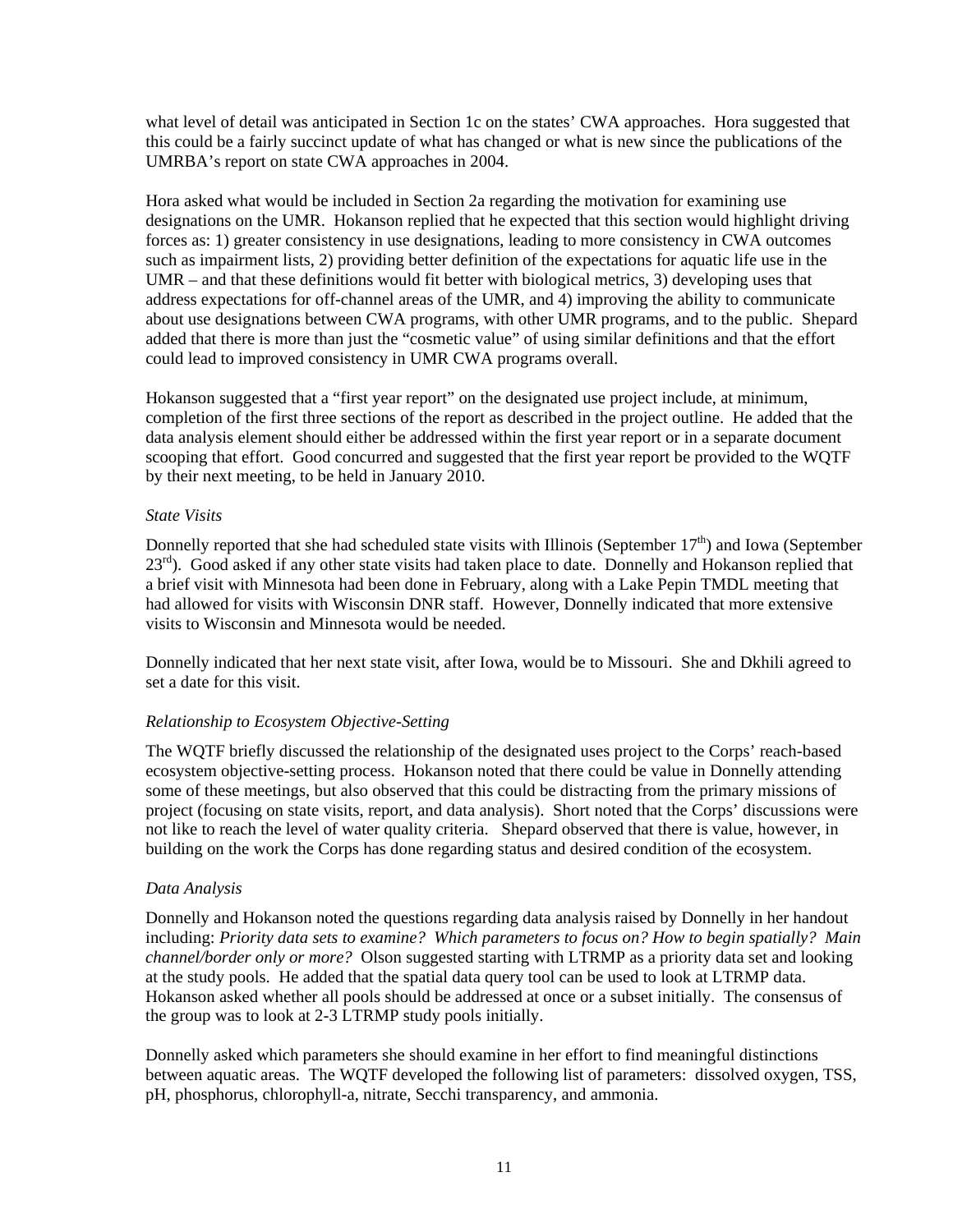Hokanson asked whether any biological components should be included in the first iteration of data analysis. The WQTF agreed that the initial investigation should focus on chemical/physical parameters.

Hokanson summarized what appeared to be the data analysis approach proposed by the WQTF:

- Data analysis would focus first on LTRMP study pools, with a subset of 2-3 pools being the focus of the initial investigation.
- The goal of the investigation is to determine where the data demonstrates meaningful differences between aquatic areas that would suggest the need for distinctions in use designations and/or water quality criteria.
- The initial phase of the investigation will be limited to chemical and physical parameters.
- Existing reports from LTRMP and LTRMP tools (e.g. spatial data query tool) will be employed to begin the analysis. Where needed, raw LTRMP data will also be analyzed.
- Other data sets (e.g. EMAP, state and other USGS data) will be brought into the analysis along with LTRMP data. This will allow for understanding how these data sets relate within a pool and possibly how this relationship might be extrapolated to other pools.

Hokanson asked Donnelly whether this initial investigation could potentially be completed by the January WQTF meeting. Donnelly indicated that this could be done.

# *Work Plan*

Hokanson indicated that he would work to revise the project workplan in accordance with the meeting's discussions and would distribute that out to the WQTF. He noted that the work plan would both be shifted to reflect Donnelly's actual start date and would incorporate deliverables as discussed at the meeting today.

# *UMR Water Quality Poster*

Donnelly and Hokanson mentioned that the poster created by Donnelly for the "Visions of a Sustainable Mississippi River" conference was available for review and comment and could be reproduced if desired by the WQTF. The WQTF indicated interest and Good noted his specific interest in getting 2 copies. Shepard indicated interest in obtaining a copy. The poster was then set out during a break in the meeting to allow for discussion and comment by the WQTF. Edits requested by the WQTF included:

- Correcting PFOS (all caps)
- Listing specific impaired reaches on impairment list.
- **Showing assessment reached on the map.**

# **Tiered Aquatic Life Use (TALU) Approach and Setting Impairment Thresholds**

Olson initiated this discussion which a short presentation regarding the TALU approach. He noted that the recent biological indicators report pointed out that "there are no shared goals or vision for the UMR system" and a lack of "biological goals." Olson stated that the challenge is determining where the UMR stands in regard to impairment thresholds and how to set such thresholds and goals for the river's condition.

Short commented on the process of setting biological thresholds for Illinois' interior waters and noted that best professional judgment characterizations were actually fairly consistent in workshops that were held as part of this effort. Franz asked if these workshops just included water quality staff. Short replied that this was the case.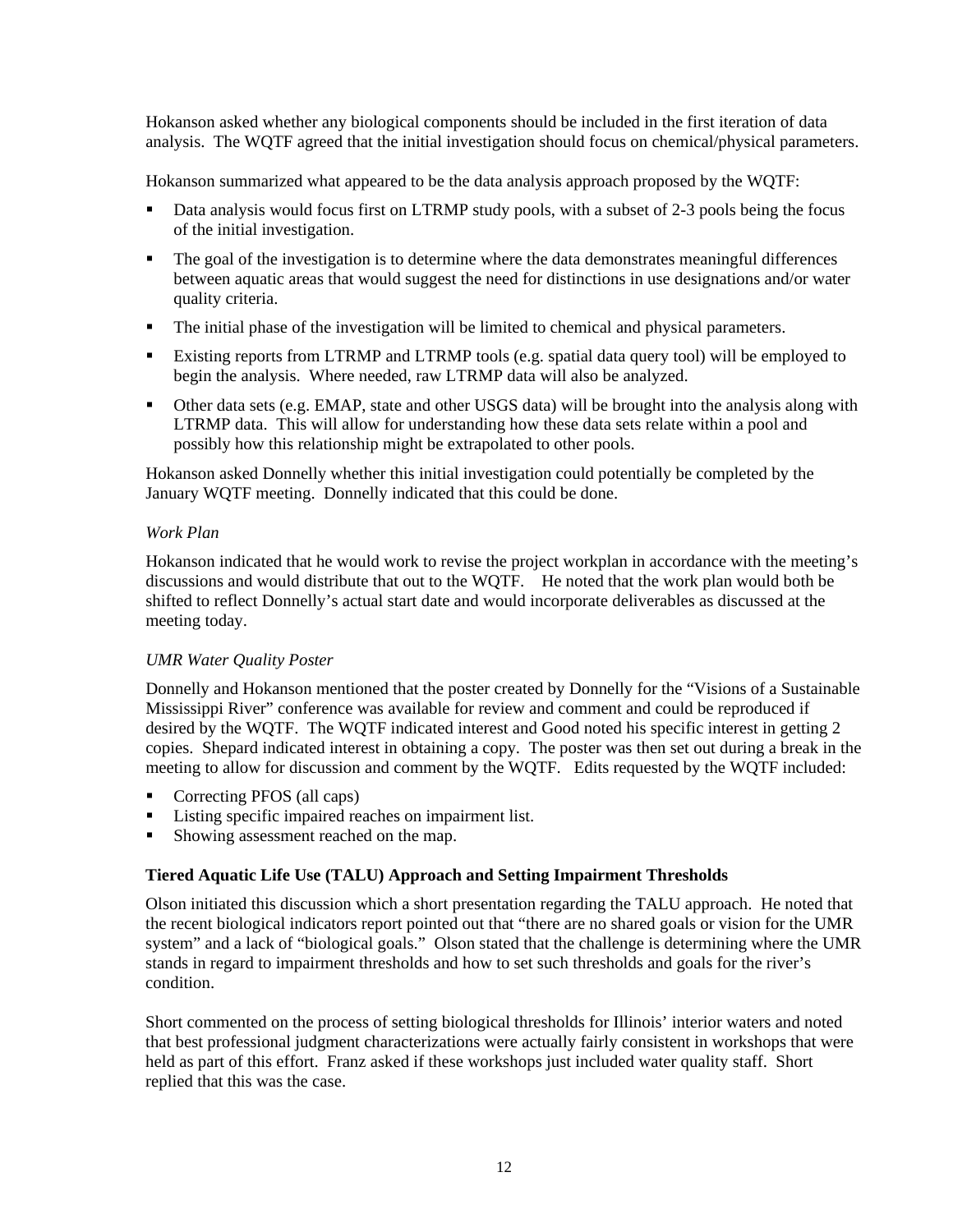Shepard observed that the complexity of the system (the UMR) sometimes outstrips our ability to measure it. Short replied that the states have been using fish and macroinvertebrates for years to assess their intrastate waters.

Shepard commented that the UMR might be at a "5" on the biological condition gradient figure shown by Olson, and that perhaps a goal would be to get to a "3" or "4" as a sustainable condition. Olson noted that the UMR has a great resilience and still retains many of its species. Short cautioned that the relationship on the biological condition gradient is not necessarily linear. Good observed that there is a need to establish a shared goal across programs.

Hora provided an update on Minnesota's efforts to integrate tiered aquatic life use framework in their CWA program. He described this as the largest change to the state's water quality standards since they were first developed, and that it could apply to a variety of waterbodies ranging in size from the UMR to drainage ditches. Hora indicated that there have been initial internal and external stakeholder meetings conducted to date regarding the process. He described the timeline for the effort as completion of technical elements by 2011, followed by rule changes, and planning for final adoption by 2014. Hora indicated that some concern had been expressed regarding the ability to develop permits when using tiered aquatic life use approach, but that examples of permits from Ohio were helpful in understanding how permits can be written in this context. Hora indicated that Mike Feist and Will Bouchard are the lead MPCA staff working on the effort and Bouchard could work with the WQTF on UMR discussions.

Olson commented that, while there is awareness of the TALU approach in Iowa, he did not see that it would be adopted in the near future.

Short reported that Chris Yoder has been working in Illinois over the past 3 years or so, in collaboration with the Illinois Association of Wastewater Agencies (IAWA). He observed that keeping IL DNR engaged in the process has been part of the challenge. Good commented that there is interest at IL EPA in TALU, but that staffing limitations are a challenge. Short observed that TALU has broad support among all parties initially, but different groups have differing expectations that are brought out when the details of TALU are addressed.

Dkhili reported that Yoder has evaluated Missouri's program and that Missouri is considering whether to move forward with stakeholder meetings, which would be the next step in the process. He added that he expects Missouri will likely start work on the TALU approach during its next triennial standards review.

Shepard asked whether this discussion fit into the WQTF's biological assessment work (under the 604(b) proposal) or the designated use project. Hokanson replied that this conversation is relevant for the biological assessment guidance work, the designated use discussion, and the followup from the biological indicators workshop – and might speak to the need for the ad hoc workgroup as a forum to consider goals across programs. He added, however, that it seemed the most immediate fit for the biological assessment work under the 604(b) proposal. Olson concurred that this was probably the strongest initial connection.

# **Long Term Resource Monitoring Program (LTRMP) and CWA Programs**

Hokanson initiated the discussion regarding LTRMP by noting three possible themes for the day's discussion:

- 1) Review state's use of LTRMP data in CWA programs,
- 2) Considering how states might work with LTRMP to make better use of existing data, and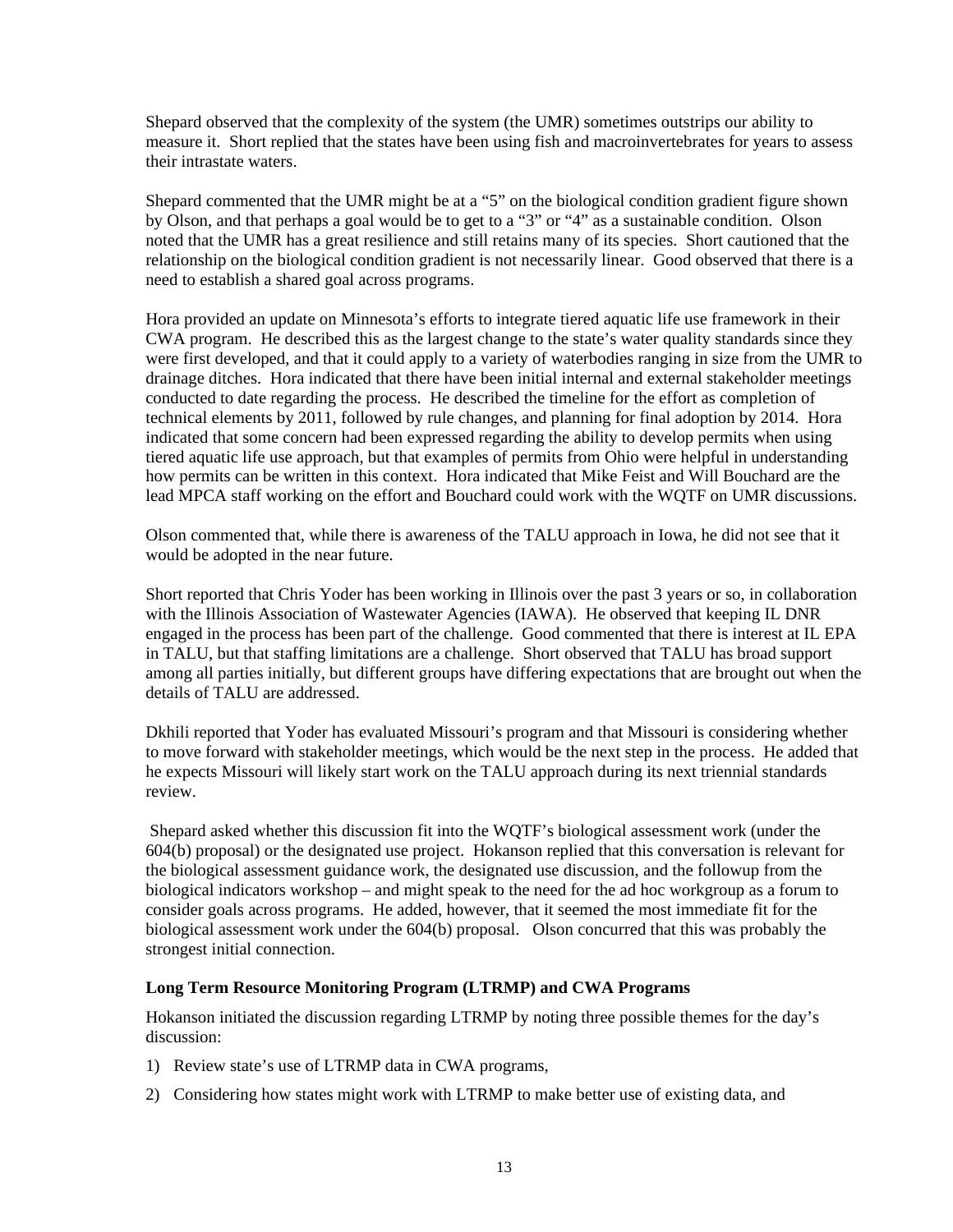3) Considering how LTRMP might be able to support CWA needs in the future (through expanded monitoring, outpool sampling, etc.) and what questions need to be asked to determine what is possible.

Hokanson displayed a chart summarizing the state's use of LTRMP data that was created in 2003 and a recent slide used in several UMRBA presentations reflecting a more current understanding of the use of this data. He asked the WQTF to comment on both of these and their use of LTRMP data generally.

Dkhili commented that Missouri does consider other states' data in their assessments and to address interstate disparities in listings, noting language regarding this in the 2010 listing methodology for Missouri. All states indicated that there were not restrictions on their use of out-of-state data per se, though in some cases assessment methodology may limit its usefulness.

In regard to LTRMP data specifically, Short indicated that Illinois uses fixed site data for the main channel. Olson concurred that Iowa uses the data similarly. Hokanson indicated that he would check with Minnesota and Wisconsin on their current utilization of LTRMP data, as they were no longer present to comment. Short commented that differences in analytes used by programs (e.g., suspended solids vs. total suspended solids; total nitrogen vs. Kjeldahl nitrogen) also limits the use of LTRMP data.

Donnelly asked whether, ultimately, a state's own data will be the deciding information in an impairment decision. Olson observed that if no state data is available, data from other sources, including LTRMP, can be used in making an impairment decision. Short noted that the states cannot utilize LTRMP's biological information as they don't have biologically-based standards in place for the UMR. Donnelly asked whether this means that the condition of fish couldn't be considered even if there was noticeable change in those populations. Good and Short replied that there was currently not a mechanism to incorporate this type of biological information as there were no biocriteria established for the UMR.

Hokanson asked whether the data accessibility issues noted in the 2003 summary still presented challenges to the usefulness of LTRMP data. Olson replied that access to the data has definitely improved, but that it can still be challenging to associate data with a physical location. Short observed that, for CWA purposes, the data needs to be extracted and manipulated, and cannot just be taken as provided via the web. Olson and Short indicated that they were the only individuals within their state CWA programs familiar with utilizing LTRMP data.

Short did re-emphasize that differences in methodologies alone should not preclude the use of LTRMP data. Donnelly commented that the issue lag time in serving out data appears to have been addressed by LTRMP. Olson and Short indicated that this was largely true, but that there still can be periods of some lag time.

Hokanson noted that the LTRMP FY 2010-2014 Strategic and Operational Plan had been included in the WQTF packet so that WQTF members could have a sense of how the LTRMP is approaching its work and setting its goals. He added that this document also conveys the importance that LTRMP places on continuity of data sets, and that CWA uses of the data are not an area emphasized in the Plan. Hokanson did note that, in regard to work on indicators, the Plan does mention both the WQTF and the reach objective-setting process. Franz and Hokanson observed that future such plans might provide an opportunity to more fully address CWA program uses of LTRMP data. Franz also commented that, although the states were part of the Strategic and Operational planning process, they were primarily represented by staff from natural resource management programs.

Shepard suggested that a productive next step would be to have LTRMP staff walk through the recently completed "Status and Trends" report to increase the WQTF's understanding of the report specifically